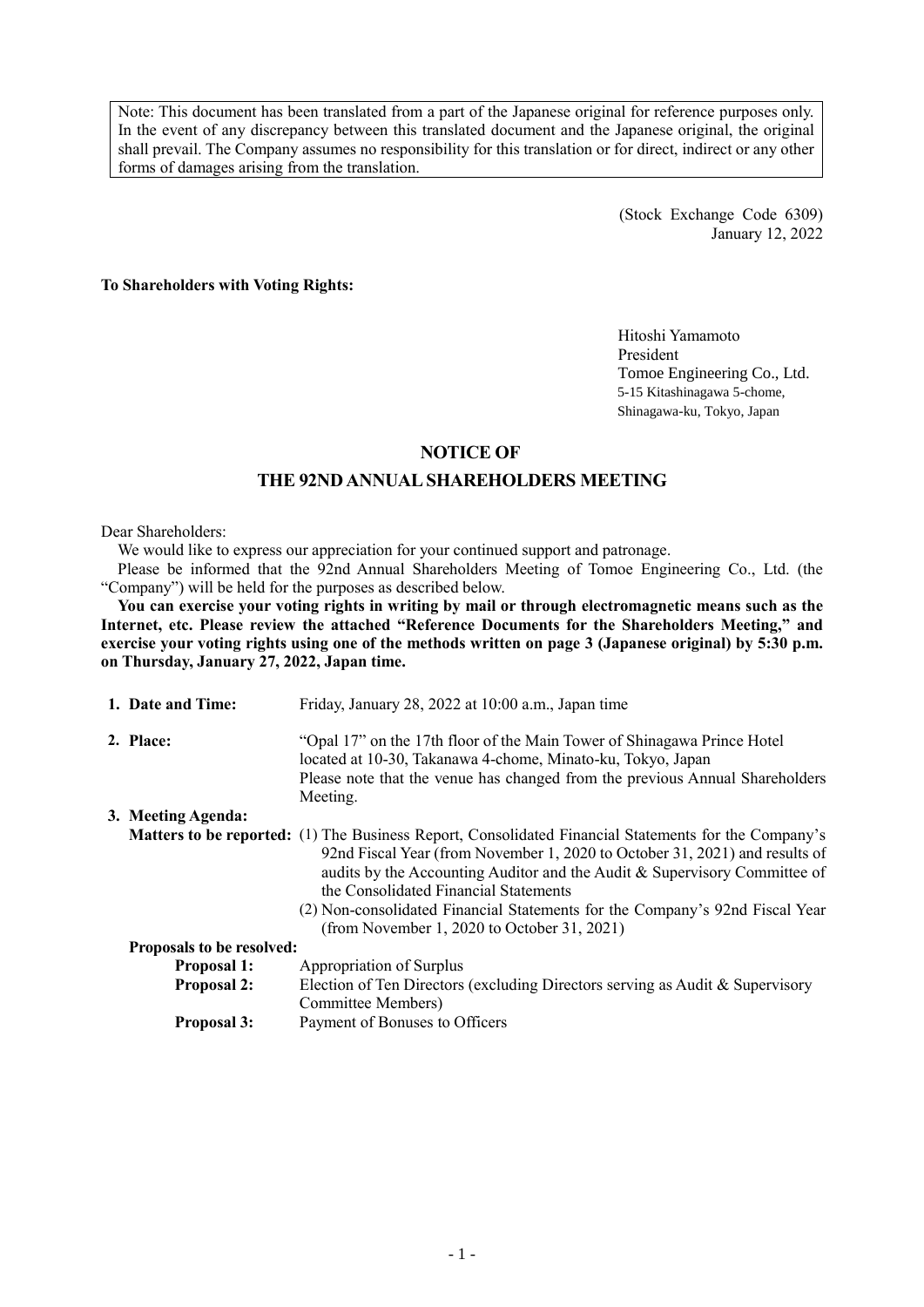- 〰〰〰〰〰〰〰〰〰〰〰〰〰〰〰〰〰〰〰〰〰〰〰〰〰〰〰〰〰〰〰〰〰〰〰〰〰〰〰〰〰〰〰〰〰〰 ◎ When attending the meeting, please submit the enclosed Voting Rights Exercise Form at the reception desk. Also, for the purposes of resource conservation, please bring this notice along with you.
- ◎ Should the Reference Documents for the Shareholders Meeting, Business Report, Consolidated Financial Statements and Non-consolidated Financial Statements require revisions, the revised versions will be posted on the Company's website (https://www.tomo-e.co.jp/).
- ◎ From among the documents to be attached to this notice, the Consolidated Statements of Changes in Shareholders' Equity of the Consolidated Financial Statements and Notes to the Consolidated Financial Statements as well as the Non-consolidated Statements of Changes in Shareholders' Equity of the Nonconsolidated Financial Statements and Notes to the Non-consolidated Financial Statements are posted on the Company's website (https://www.tomo-e.co.jp/) in accordance with laws and ordinances and the provisions in Article 14 of the Articles of Incorporation of the Company. Therefore, they are not stated in the Appendix provided with this notice. The Consolidated Financial Statements and Non-consolidated Financial Statements stated in the Appendix provided with this notice are part of the Consolidated Financial Statements and Non-consolidated Financial Statements that were audited by the Audit & Supervisory Committee and the Accounting Auditor in preparing audit reports and accounting audit reports, respectively.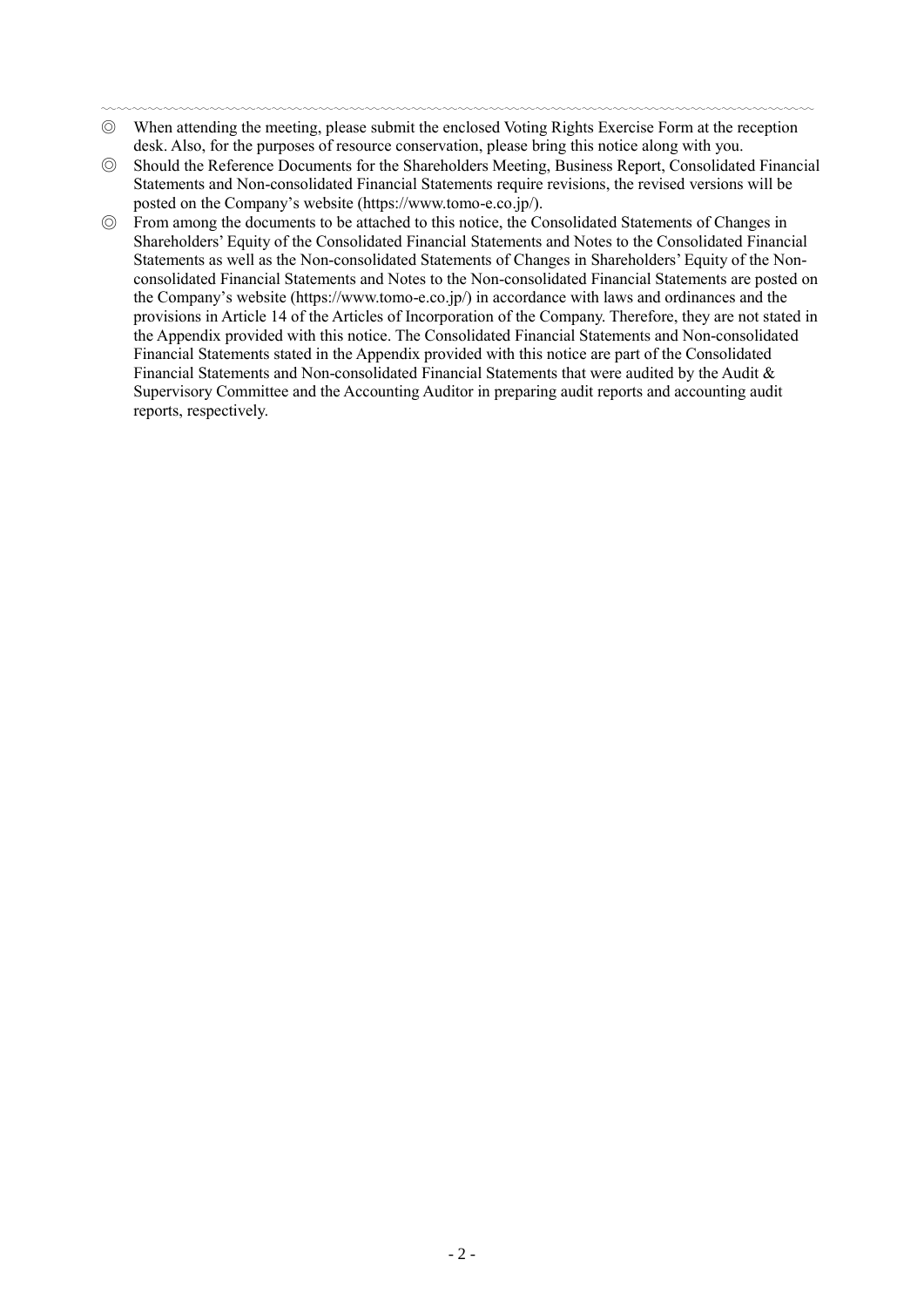# **Reference Documents for the Shareholders Meeting**

### **Proposals and References**

### **Proposal 1: Appropriation of Surplus**

1. Matters regarding the year-end dividend

As its basic policy, the Company will implement appropriate and stable dividends while seeking to increase internal reserves to reinforce its financial position and management foundation, and by considering consolidated operating results, the group's medium-term business strategy and other factors in a comprehensive manner.

Based on the above policy, the Company proposes a year-end dividend of 25 yen per share for the current fiscal year, an increase of 0.50 yen per share from the previous fiscal year, taking into consideration the status of its financial position, operating results for the fiscal year ended October 31, 2021, and the future outlook.

(1) Matters regarding the assignment of assets to be distributed to shareholders and the total amount thereof

25 yen per share of the Company's common stock, in a total amount of 249,457,225 yen

As the Company has already paid the interim dividend of 25 yen per share, the annual dividend for the fiscal year ended October 31, 2021 will amount to 50 yen per share.

- (2) The date on which dividends of retained earnings become effective January 31, 2022
- 2. Matters regarding appropriation of surplus Regarding the internal reserves, the Company proposes as follows to reinforce the management foundation in preparation for the future business development.
	- (1) Item of surplus to be increased and the amount thereof General reserve of 1,500,000,000 yen
	- (2) Item of surplus to be decreased and the amount thereof Retained earnings brought forward of 1,500,000,000 yen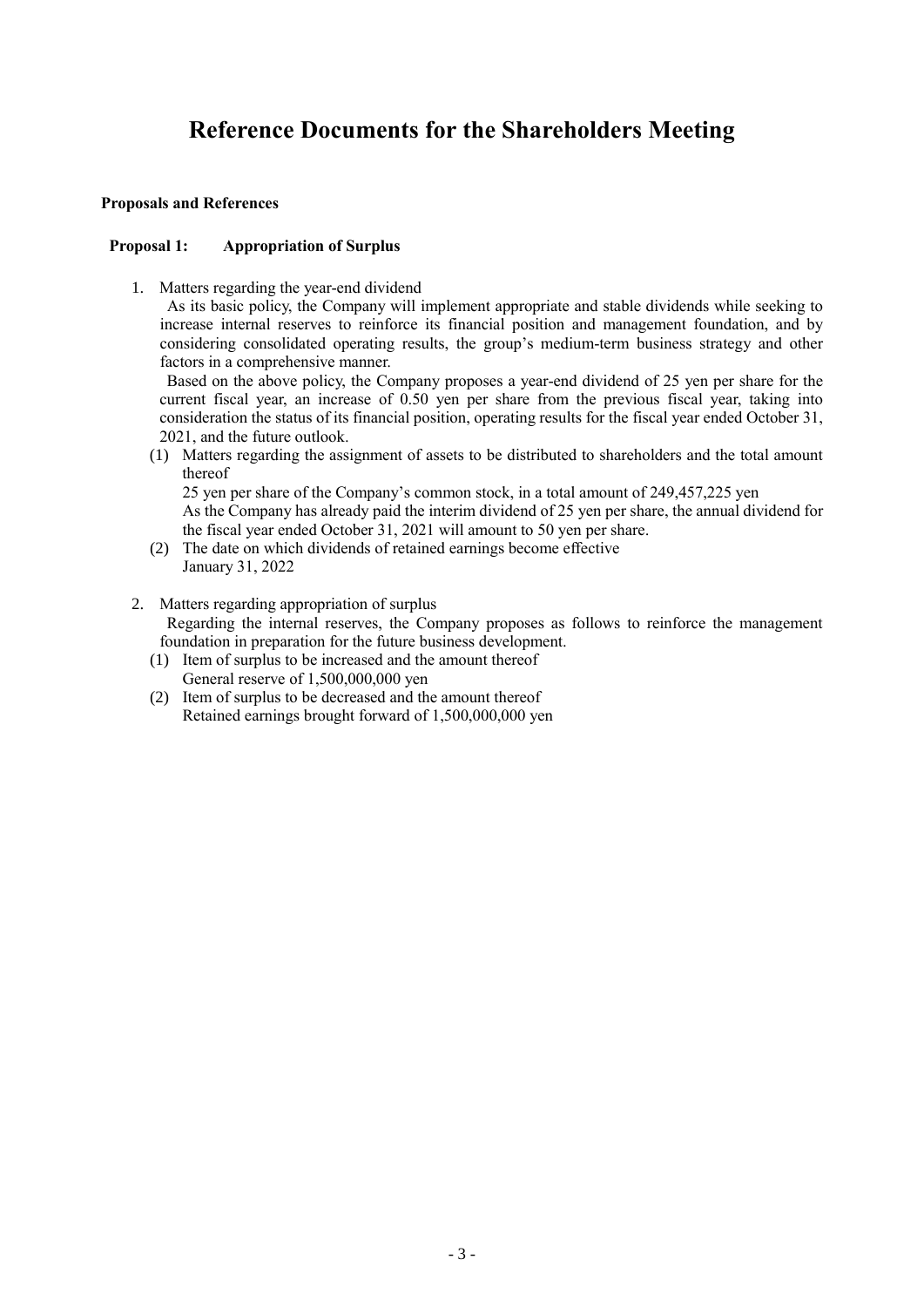## **Proposal 2: Election of Ten Directors (excluding Directors serving as Audit & Supervisory Committee Members)**

The term of office of all ten Directors (excluding Directors serving as Audit & Supervisory Committee Members; hereinafter the same shall apply in this proposal) will expire at the conclusion of this Annual Shareholders Meeting. Accordingly, the election of ten Directors is proposed. With regard to this proposal, based on the Audit & Supervisory Committee's opinion and the Nomination & Remuneration Advisory Committee's report, all candidates have been deemed to qualify as a Director of the Company after each candidate's execution of duties, performance and remarks made at the Board of Directors during the fiscal year ended October 31, 2021, and past experience, etc. were reviewed.

The candidates for Directors are as follows:

| No.            | Name                       | Current positions and responsibilities, etc.<br>at the Company                                                                                           | <b>Attributes</b> | Attendance at Board<br>of Directors<br>meetings |
|----------------|----------------------------|----------------------------------------------------------------------------------------------------------------------------------------------------------|-------------------|-------------------------------------------------|
| 1              | Hitoshi Yamamoto President |                                                                                                                                                          | Reappointment     | 100%<br>(22/22)                                 |
| 2              | Akitomo Tamai              | Senior Managing Director<br>General Manager, Machinery & Equipment<br>Div.                                                                               | Reappointment     | 100%<br>(22/22)                                 |
| 3              | Akiyoshi Shinoda           | <b>Managing Director</b><br>General Manager, Chemical Products Div.                                                                                      | Reappointment     | 100%<br>(22/22)                                 |
| $\overline{4}$ | Toshiaki Yakura            | Director<br>In charge of Accounting Div. and Management<br>Planning Dept.                                                                                | Reappointment     | 100%<br>(22/22)                                 |
| 5              | Katsuhiko Ito              | Director<br>Deputy General Manager, Machinery &<br>Equipment Div. (in charge of Industrial<br>Machinery Sales Dept. and Overseas Sales<br>Dept.)         | Reappointment     | 100%<br>(22/22)                                 |
| 6              | Tetsuyuki Azuma            | Director<br>Deputy General Manager, Chemical Products<br>Div. (in charge of Advanced Materials Dept.,<br>Industrial Materials Dept., and Minerals Dept.) | Reappointment     | 100%<br>(22/22)                                 |
| 7              | Atsushi Sada               | Director<br>Deputy General Manager, Machinery &<br>Equipment Div. (in charge of Production), and<br>General Manager, Sagami Factory                      | Reappointment     | 100%<br>(22/22)                                 |
| 8              | Osamu Fujii                | Director<br>In charge of General Affairs Div. and Business<br>Coordination Div.                                                                          | Reappointment     | 100%<br>(22/22)                                 |
| 9              | Sakae Fujii                | Director<br>Deputy General Manager, Chemical Products<br>Div. (in charge of Fine Chemicals Dept.,<br>Electronic Materials Dept., and Plastics Dept.)     | Reappointment     | 100%<br>(17/17)                                 |
| 10             | Michiaki Sugiura           | Director<br>Deputy General Manager, Machinery &<br>Equipment Div. (in charge of Environmental<br>Equipment Sales Dept.)                                  | Reappointment     | 100%<br>(17/17)                                 |
|                | New appointment            | Candidate for new Director                                                                                                                               |                   |                                                 |



Reappointment Candidate for reappointment as Director

Outside Director Candidate for Outside Director

Independent Officer Candidate for independent officer stipulated by stock exchanges, etc.

(Note) Regarding the attendance of Sakae Fujii and Michiaki Sugiura at Board of Directors meetings, the above list shows their attendance at meetings held after they assumed office on January 28, 2021.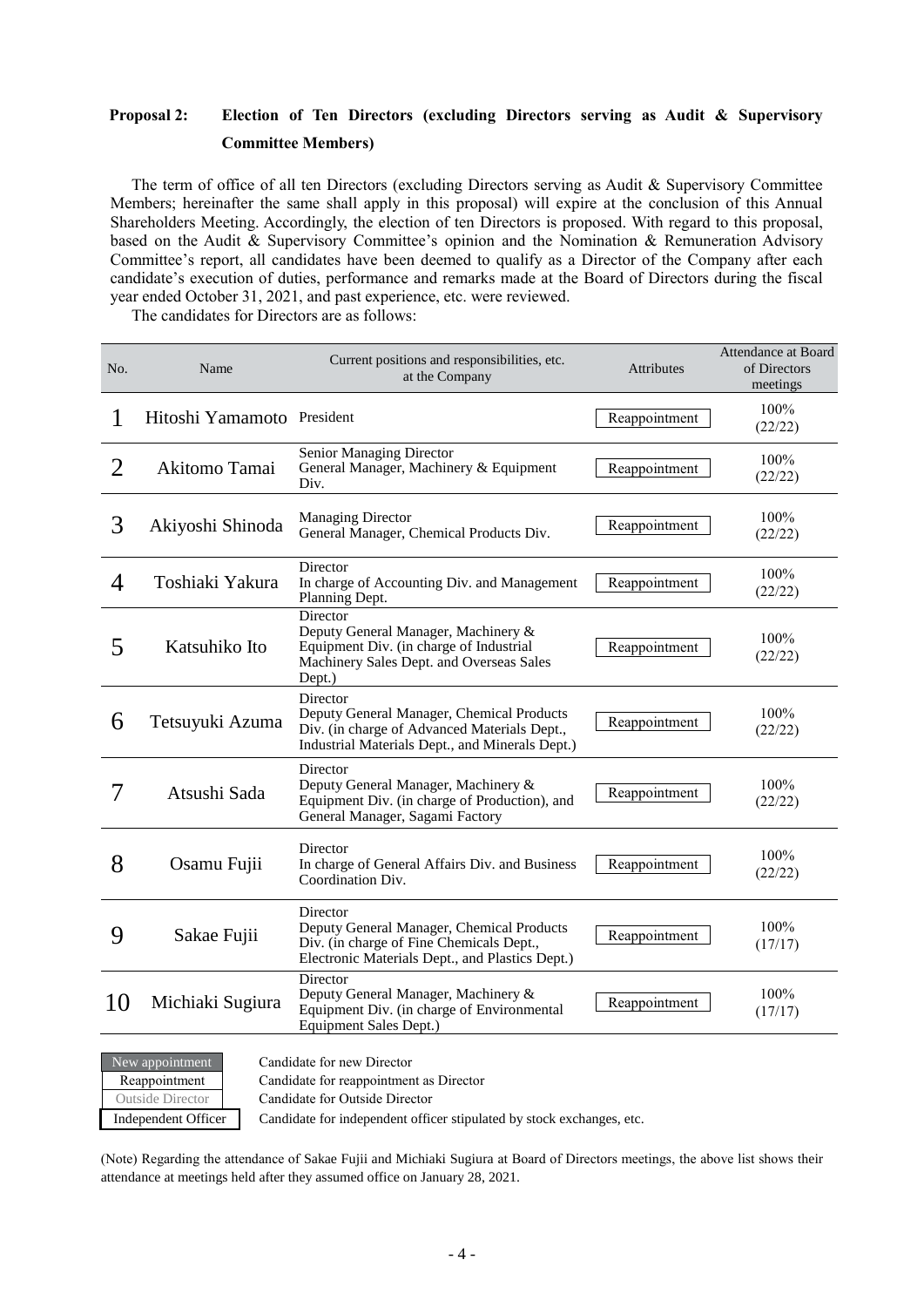| No.          | Name<br>(Date of birth)                                                                                                                                                                                                                                                                                                                                                                                                                                                                                                                     | Past experience, positions and responsibilities                                                                                                           | Number of<br>shares of the<br>Company<br>held                                                                                                                                                                                                                                                                                                                                                                                                                                                                                                                                                                                                                                                                                                                                                                                                                                                                                    |        |  |  |
|--------------|---------------------------------------------------------------------------------------------------------------------------------------------------------------------------------------------------------------------------------------------------------------------------------------------------------------------------------------------------------------------------------------------------------------------------------------------------------------------------------------------------------------------------------------------|-----------------------------------------------------------------------------------------------------------------------------------------------------------|----------------------------------------------------------------------------------------------------------------------------------------------------------------------------------------------------------------------------------------------------------------------------------------------------------------------------------------------------------------------------------------------------------------------------------------------------------------------------------------------------------------------------------------------------------------------------------------------------------------------------------------------------------------------------------------------------------------------------------------------------------------------------------------------------------------------------------------------------------------------------------------------------------------------------------|--------|--|--|
| $\mathbf{1}$ | Hitoshi Yamamoto<br>(July 20, 1955)<br>Reappointment                                                                                                                                                                                                                                                                                                                                                                                                                                                                                        | April 1979<br>April 2003<br>January 2007<br>January 2009<br>January 2013<br>January 2015                                                                  | Joined the Company<br>General Manager, Industrial Machinery Sales Dept.,<br>Machinery & Equipment Div.<br>Director<br>Deputy General Manager, Machinery & Equipment<br>Div. (in charge of Industrial Machinery Sales Dept.)<br><b>Managing Director</b><br>General Manager, Machinery & Equipment Div.<br>Senior Managing Director<br>General Manager, Chemical Products Div.<br>President (current position)                                                                                                                                                                                                                                                                                                                                                                                                                                                                                                                    | 34,077 |  |  |
|              | (Reasons for selecting the candidate for Director)<br>Mr. Hitoshi Yamamoto has abundant operational knowledge and experience on the Company's overall business with focus<br>on the machinery and equipment business and chemical products business. Since assuming office as Representative<br>Director in January 2015, he has duly performed his duties as a senior executive officer of the Group. Therefore, the<br>Company believes that he is qualified as a Director of the Company and reappoints him as a candidate for Director. |                                                                                                                                                           |                                                                                                                                                                                                                                                                                                                                                                                                                                                                                                                                                                                                                                                                                                                                                                                                                                                                                                                                  |        |  |  |
| 2            | Akitomo Tamai<br>(February 12, 1957)<br>Reappointment<br>(Reasons for selecting the candidate for Director)                                                                                                                                                                                                                                                                                                                                                                                                                                 | April 1980<br>April 1988<br>April 2000<br>November 2005<br>January 2011<br>November 2012<br>January 2013<br>November 2017<br>January 2018<br>January 2021 | Joined JDC CORPORATION<br>Joined Elkem Japan K.K.<br>Joined the Company<br>General Manager, Industrial Materials Dept.,<br>Chemical Products Div.<br>Director<br>Deputy General Manager, Chemical Products Div.<br>(in charge of Plastics Dept., Industrial Materials<br>Dept., and Fine Chemicals Dept.)<br>President, Tomoe Butsuryu Co., Ltd.<br>President, Tomoe Trading (Shenzhen) Co., Ltd.<br>Deputy General Manager, Chemical Products Div.<br>(in charge of Plastics Dept. and Industrial Materials<br>Dept.) and General Manager, China Business<br>Promotion Dept., Chemical Products Div. of the<br>Company<br>Deputy General Manager, Chemical Products Div.<br>(in charge of Plastics Dept. and Industrial Materials<br>Dept.)<br>Managing Director<br>General Manager, Chemical Products Div.<br>Senior Managing Director (current position)<br>General Manager, Machinery & Equipment Div.<br>(current position) | 23,378 |  |  |
|              |                                                                                                                                                                                                                                                                                                                                                                                                                                                                                                                                             |                                                                                                                                                           | Mr. Akitomo Tamai has abundant operational knowledge and experience on the Company's overall business with focus<br>on the machinery and equipment business and chemical products business. Since assuming office as a Director in January<br>2011, he has duly performed duties in general as Director. Therefore, the Company believes that he is qualified as a<br>Director of the Company and reappoints him as a candidate for Director.                                                                                                                                                                                                                                                                                                                                                                                                                                                                                    |        |  |  |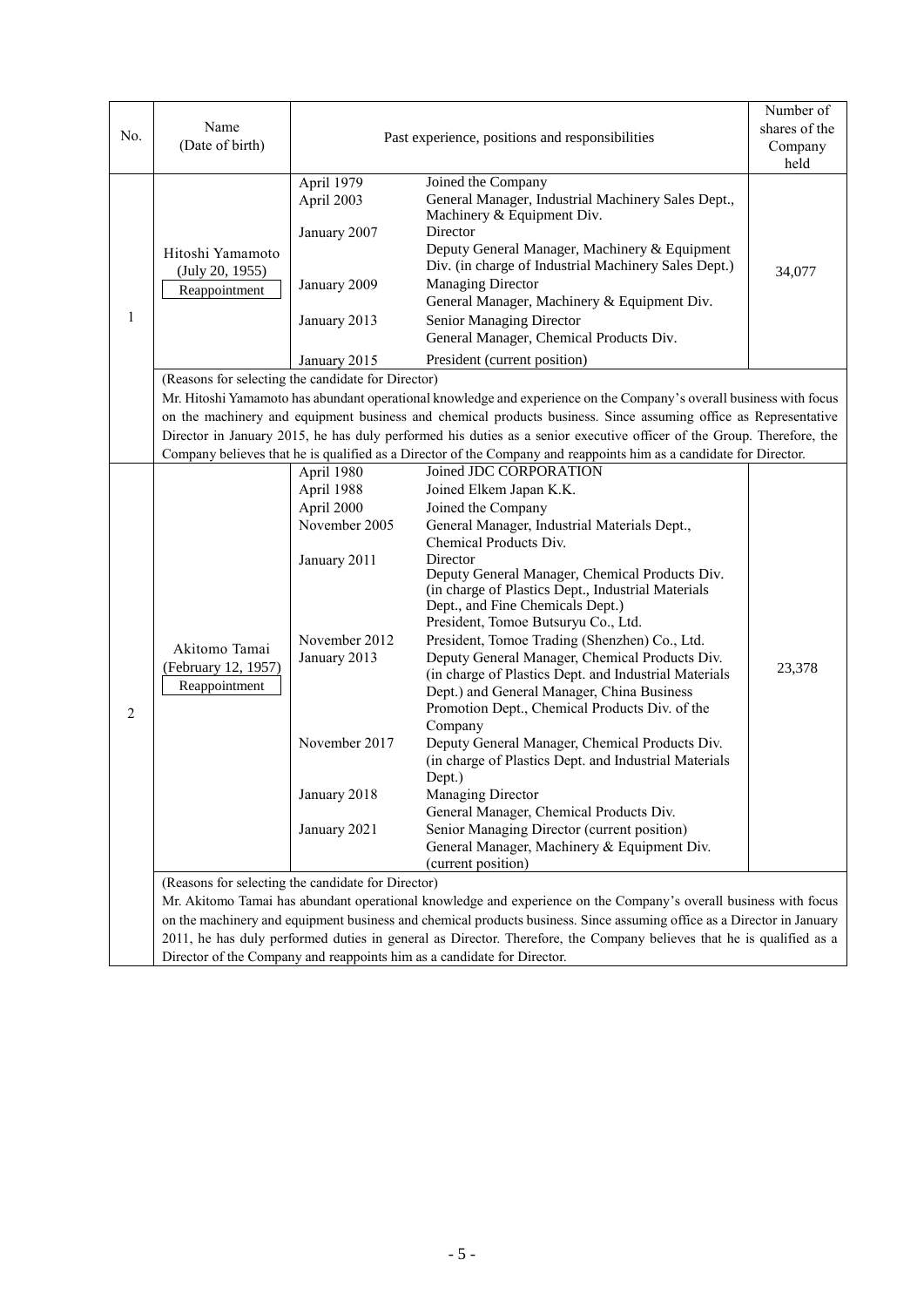|     |                                                                                                                                                                           |                                                 |                                                                                                                           | Number of |  |  |  |
|-----|---------------------------------------------------------------------------------------------------------------------------------------------------------------------------|-------------------------------------------------|---------------------------------------------------------------------------------------------------------------------------|-----------|--|--|--|
| No. | Name<br>(Date of birth)                                                                                                                                                   |                                                 | shares of the                                                                                                             |           |  |  |  |
|     |                                                                                                                                                                           | Past experience, positions and responsibilities | Company                                                                                                                   |           |  |  |  |
|     |                                                                                                                                                                           |                                                 |                                                                                                                           | held      |  |  |  |
|     |                                                                                                                                                                           | April 1985                                      | Joined Nippon Kaiji Kentei Kyokai                                                                                         |           |  |  |  |
|     |                                                                                                                                                                           | September 1989                                  | Joined the Company                                                                                                        |           |  |  |  |
|     |                                                                                                                                                                           | November 2011                                   | General Manager, Chemical Products Sales Dept.,<br><b>Osaka Branch Office</b>                                             |           |  |  |  |
|     |                                                                                                                                                                           | April 2014                                      | General Manager, Fine Chemicals Dept., Chemical<br>Products Div.                                                          |           |  |  |  |
|     |                                                                                                                                                                           | January 2015                                    | Director                                                                                                                  |           |  |  |  |
|     |                                                                                                                                                                           |                                                 | Deputy General Manager, Chemical Products Div.                                                                            |           |  |  |  |
|     |                                                                                                                                                                           |                                                 | (in charge of Advanced Materials Dept. and                                                                                |           |  |  |  |
|     |                                                                                                                                                                           |                                                 | Electronic Materials Dept.) and General Manager,                                                                          |           |  |  |  |
|     | Akiyoshi Shinoda                                                                                                                                                          |                                                 | Fine Chemicals Dept.                                                                                                      |           |  |  |  |
|     | (August 23, 1961)                                                                                                                                                         | April 2015                                      | Deputy General Manager, Chemical Products Div.                                                                            | 19,863    |  |  |  |
|     |                                                                                                                                                                           |                                                 | (in charge of Advanced Materials Dept., Electronic                                                                        |           |  |  |  |
|     | Reappointment                                                                                                                                                             |                                                 | Materials Dept., and Fine Chemicals Dept.)                                                                                |           |  |  |  |
| 3   |                                                                                                                                                                           | January 2018                                    | Deputy General Manager, Chemical Products Div.                                                                            |           |  |  |  |
|     |                                                                                                                                                                           |                                                 | (in charge of Fine Chemicals Dept., Electronic                                                                            |           |  |  |  |
|     |                                                                                                                                                                           |                                                 | Materials Dept., and Plastics Dept.)                                                                                      |           |  |  |  |
|     |                                                                                                                                                                           |                                                 | President, Tomoe Butsuryu Co., Ltd.                                                                                       |           |  |  |  |
|     |                                                                                                                                                                           | January 2021                                    | Managing Director of the Company (current                                                                                 |           |  |  |  |
|     |                                                                                                                                                                           |                                                 | position)<br>General Manager, Chemical Products Div. (current                                                             |           |  |  |  |
|     |                                                                                                                                                                           |                                                 | position)                                                                                                                 |           |  |  |  |
|     |                                                                                                                                                                           | March 2021                                      | President, Tomoe Trading (Shenzhen) Co., Ltd.                                                                             |           |  |  |  |
|     |                                                                                                                                                                           |                                                 | (current position)                                                                                                        |           |  |  |  |
|     |                                                                                                                                                                           |                                                 |                                                                                                                           |           |  |  |  |
|     | (Reasons for selecting the candidate for Director)<br>Mr. Akiyoshi Shinoda has abundant operational knowledge and experience on the Company's overall business with focus |                                                 |                                                                                                                           |           |  |  |  |
|     | on the chemical products business. Since assuming office as a Director in January 2015, he has duly performed duties in                                                   |                                                 |                                                                                                                           |           |  |  |  |
|     |                                                                                                                                                                           |                                                 | general as Director. Therefore, the Company believes that he is qualified as a Director of the Company and reappoints him |           |  |  |  |
|     | as a candidate for Director.                                                                                                                                              |                                                 |                                                                                                                           |           |  |  |  |
|     |                                                                                                                                                                           | April 1981                                      | Joined The Fuji Bank, Limited                                                                                             |           |  |  |  |
|     |                                                                                                                                                                           | April 2008                                      | General Manager, Americas Business Operations                                                                             |           |  |  |  |
|     |                                                                                                                                                                           |                                                 | Department, Mizuho Corporate Bank, Ltd.                                                                                   |           |  |  |  |
|     |                                                                                                                                                                           | October 2012                                    | Joined the Company                                                                                                        |           |  |  |  |
|     |                                                                                                                                                                           |                                                 | General Manager assistant to Accounting Div.                                                                              |           |  |  |  |
|     | Toshiaki Yakura                                                                                                                                                           | April 2014                                      | General Manager, Accounting Div.                                                                                          |           |  |  |  |
|     | (May 31, 1958)                                                                                                                                                            | January 2015                                    | Director (current position)                                                                                               | 13,072    |  |  |  |
|     | Reappointment                                                                                                                                                             |                                                 | In charge of Accounting Div. and Management                                                                               |           |  |  |  |
| 4   |                                                                                                                                                                           |                                                 | Planning Dept. and General Manager, Accounting                                                                            |           |  |  |  |
|     |                                                                                                                                                                           |                                                 | Div.                                                                                                                      |           |  |  |  |
|     |                                                                                                                                                                           | November 2019                                   | In charge of Accounting Div. and Management                                                                               |           |  |  |  |
|     |                                                                                                                                                                           |                                                 | Planning Dept. (current position)                                                                                         |           |  |  |  |
|     | (Reasons for selecting the candidate for Director)                                                                                                                        |                                                 |                                                                                                                           |           |  |  |  |
|     |                                                                                                                                                                           |                                                 | Mr. Toshiaki Yakura has abundant knowledge and experience with regard to accounting and management planning. Since        |           |  |  |  |
|     | assuming office as a Director in January 2015, he has duly performed duties in general as Director. Therefore, the Company                                                |                                                 |                                                                                                                           |           |  |  |  |
|     |                                                                                                                                                                           |                                                 | believes that he is qualified as a Director of the Company and reappoints him as a candidate for Director.                |           |  |  |  |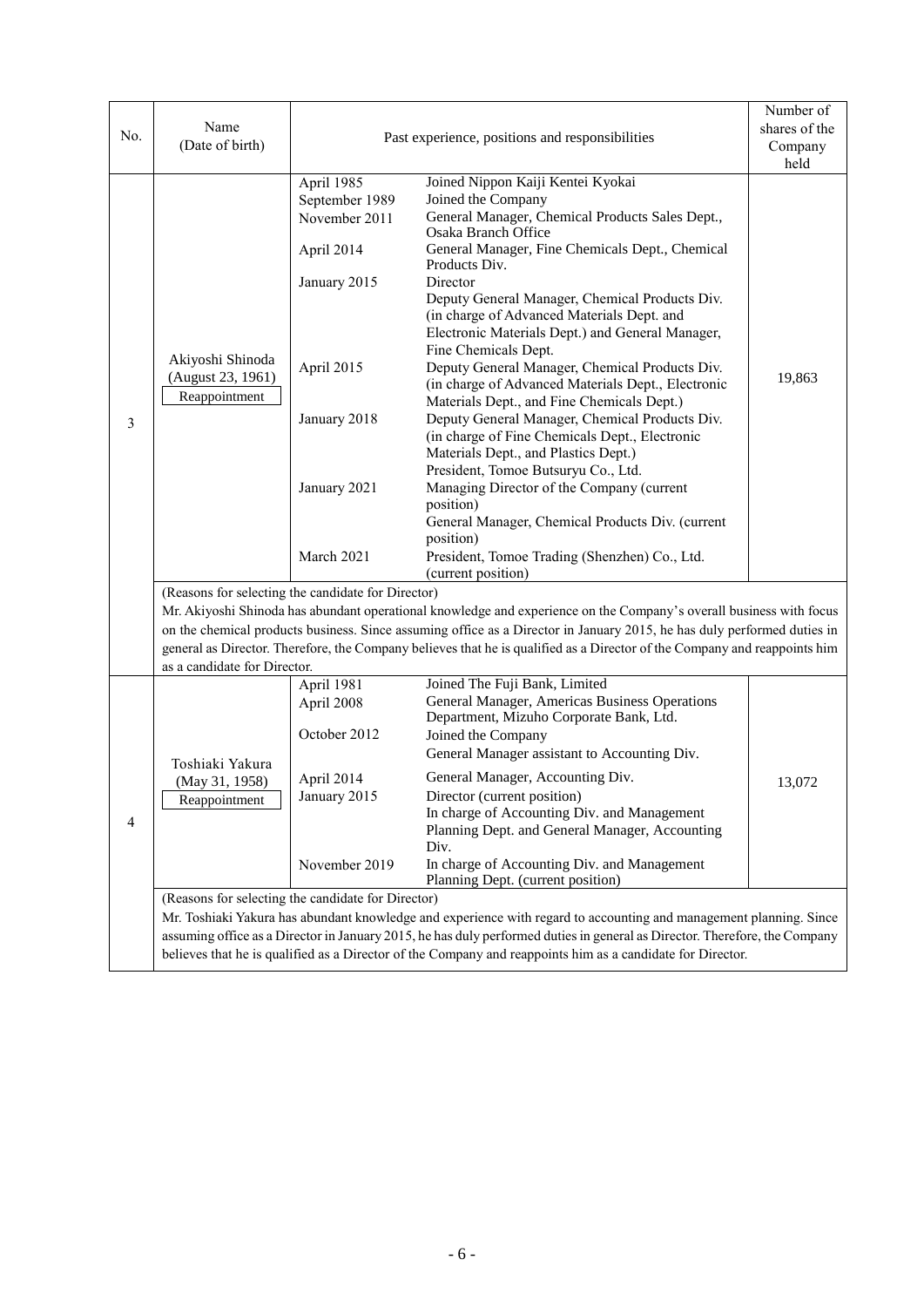| No. | Name<br>(Date of birth)                                                                                                                                                                                                                                                                                                                                                                                                                                                                                                                                                                                                                                                                                                                                                                                                                     | Past experience, positions and responsibilities | Number of<br>shares of the<br>Company<br>held                                                                                                                                                                                                                                            |        |  |  |
|-----|---------------------------------------------------------------------------------------------------------------------------------------------------------------------------------------------------------------------------------------------------------------------------------------------------------------------------------------------------------------------------------------------------------------------------------------------------------------------------------------------------------------------------------------------------------------------------------------------------------------------------------------------------------------------------------------------------------------------------------------------------------------------------------------------------------------------------------------------|-------------------------------------------------|------------------------------------------------------------------------------------------------------------------------------------------------------------------------------------------------------------------------------------------------------------------------------------------|--------|--|--|
| 5   | Katsuhiko Ito<br>(September 21,<br>1964)<br>Reappointment                                                                                                                                                                                                                                                                                                                                                                                                                                                                                                                                                                                                                                                                                                                                                                                   | April 1987<br>April 2013<br>January 2017        | Joined the Company<br>General Manager, Machinery & Equipment Dept.,<br><b>Osaka Branch Office</b><br>Director (current position)<br>Deputy General Manager, Machinery & Equipment<br>Div. (in charge of Industrial Machinery Sales Dept.<br>and Overseas Sales Dept.) (current position) | 12,844 |  |  |
|     | (Reasons for selecting the candidate for Director)<br>Mr. Katsuhiko Ito has abundant operational knowledge and experience on the Company's overall business with focus on<br>the machinery and equipment business. Since assuming office as a Director in January 2017, he has duly performed duties<br>in general as Director. Therefore, the Company believes that he is qualified as a Director of the Company and reappoints<br>him as a candidate for Director.                                                                                                                                                                                                                                                                                                                                                                        |                                                 |                                                                                                                                                                                                                                                                                          |        |  |  |
| 6   | Joined the Company<br>April 1984<br>November 2009<br>General Manager, Advanced Materials Dept.,<br>Chemical Products Div.<br>Director (current position)<br>January 2018<br>Deputy General Manager, Chemical Products Div.<br>(in charge of Advanced Materials Dept. and<br>Industrial Materials Dept.) and General Manager,<br>Tetsuyuki Azuma<br>Advanced Materials Dept.<br>(August 16, 1960)<br>Deputy General Manager, Chemical Products Div.<br>9,289<br>April 2018<br>(in charge of Advanced Materials Dept. and<br>Reappointment<br>Industrial Materials Dept.)<br>Deputy General Manager, Chemical Products Div.<br>November 2019<br>(in charge of Advanced Materials Dept., Industrial<br>Materials Dept., and Minerals Dept.) (current<br>position)<br>President, Tomoe Butsuryu Co., Ltd. (current<br>January 2021<br>position) |                                                 |                                                                                                                                                                                                                                                                                          |        |  |  |
|     | (Reasons for selecting the candidate for Director)<br>Mr. Tetsuyuki Azuma has abundant operational knowledge and experience on the Company's overall business with focus<br>on the chemical products business. Since assuming office as a Director in January 2018, he has duly performed duties in<br>general as Director. Therefore, the Company believes that he is qualified as a Director of the Company and reappoints him<br>as a candidate for Director.                                                                                                                                                                                                                                                                                                                                                                            |                                                 |                                                                                                                                                                                                                                                                                          |        |  |  |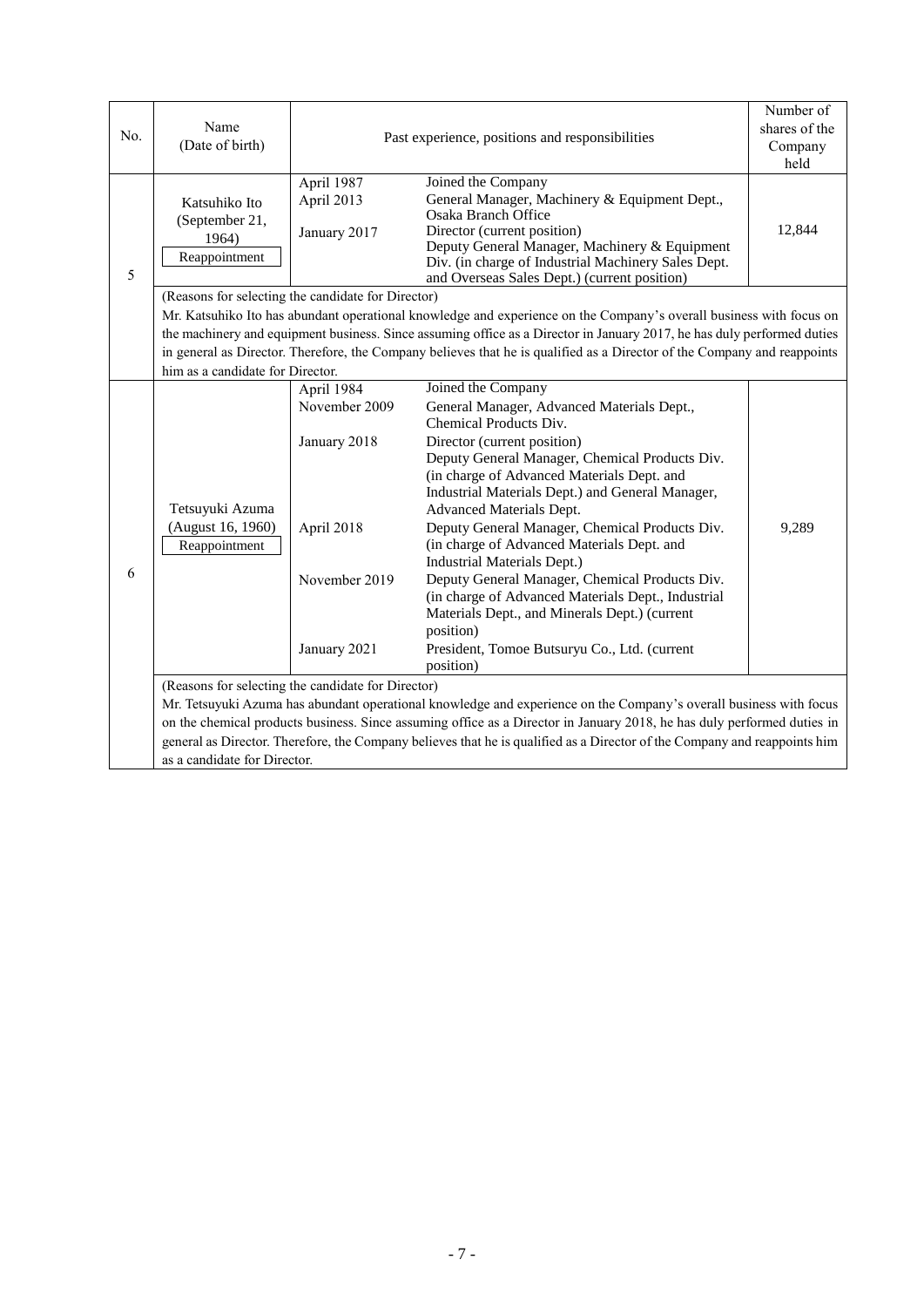| No. | Name<br>(Date of birth)                                                                                                                                                                                                                                                                                                                                                                                                                                             | Past experience, positions and responsibilities           | Number of<br>shares of the                                                                                                                                                                                                                                                                               |       |  |  |  |
|-----|---------------------------------------------------------------------------------------------------------------------------------------------------------------------------------------------------------------------------------------------------------------------------------------------------------------------------------------------------------------------------------------------------------------------------------------------------------------------|-----------------------------------------------------------|----------------------------------------------------------------------------------------------------------------------------------------------------------------------------------------------------------------------------------------------------------------------------------------------------------|-------|--|--|--|
|     |                                                                                                                                                                                                                                                                                                                                                                                                                                                                     |                                                           | Company<br>held                                                                                                                                                                                                                                                                                          |       |  |  |  |
| 7   | Atsushi Sada<br>(October 30, 1964)<br>Reappointment                                                                                                                                                                                                                                                                                                                                                                                                                 | April 1988<br>November 2016<br>January 2019               | Joined the Company<br>General Manager, Technical Development Dept.,<br>Machinery & Equipment Div.<br>Director (current position)<br>Deputy General Manager, Machinery & Equipment<br>Div. (in charge of Production), and General<br>Manager, Sagami Factory (current position)                           | 5,735 |  |  |  |
|     | (Reasons for selecting the candidate for Director)<br>Mr. Atsushi Sada has abundant operational knowledge and experience on the Company's overall business with focus on<br>the machinery and equipment business. Since assuming office as a Director in January 2019, he has duly performed duties<br>in general as Director. Therefore, the Company believes that he is qualified as a Director of the Company and reappoints<br>him as a candidate for Director. |                                                           |                                                                                                                                                                                                                                                                                                          |       |  |  |  |
| 8   | Osamu Fujii<br>(December 10,<br>1963)<br>Reappointment                                                                                                                                                                                                                                                                                                                                                                                                              | April 1987<br>April 2013<br>January 2020<br>November 2020 | Joined the Company<br>General Manager, General Affairs Div.<br>Director (current position)<br>In charge of General Affairs Div. and Business<br>Coordination Div. and General Manager, General<br>Affairs Div.<br>In charge of General Affairs Div. and Business<br>Coordination Div. (current position) | 8,111 |  |  |  |
|     | (Reasons for selecting the candidate for Director)<br>Mr. Osamu Fujii has abundant operational knowledge and experience on the Company's overall business with focus on<br>the administrative division. Since assuming office as a Director in January 2020, he has duly performed duties in general<br>as Director. Therefore, the Company believes that he is qualified as a Director of the Company and reappoints him as a<br>candidate for Director.           |                                                           |                                                                                                                                                                                                                                                                                                          |       |  |  |  |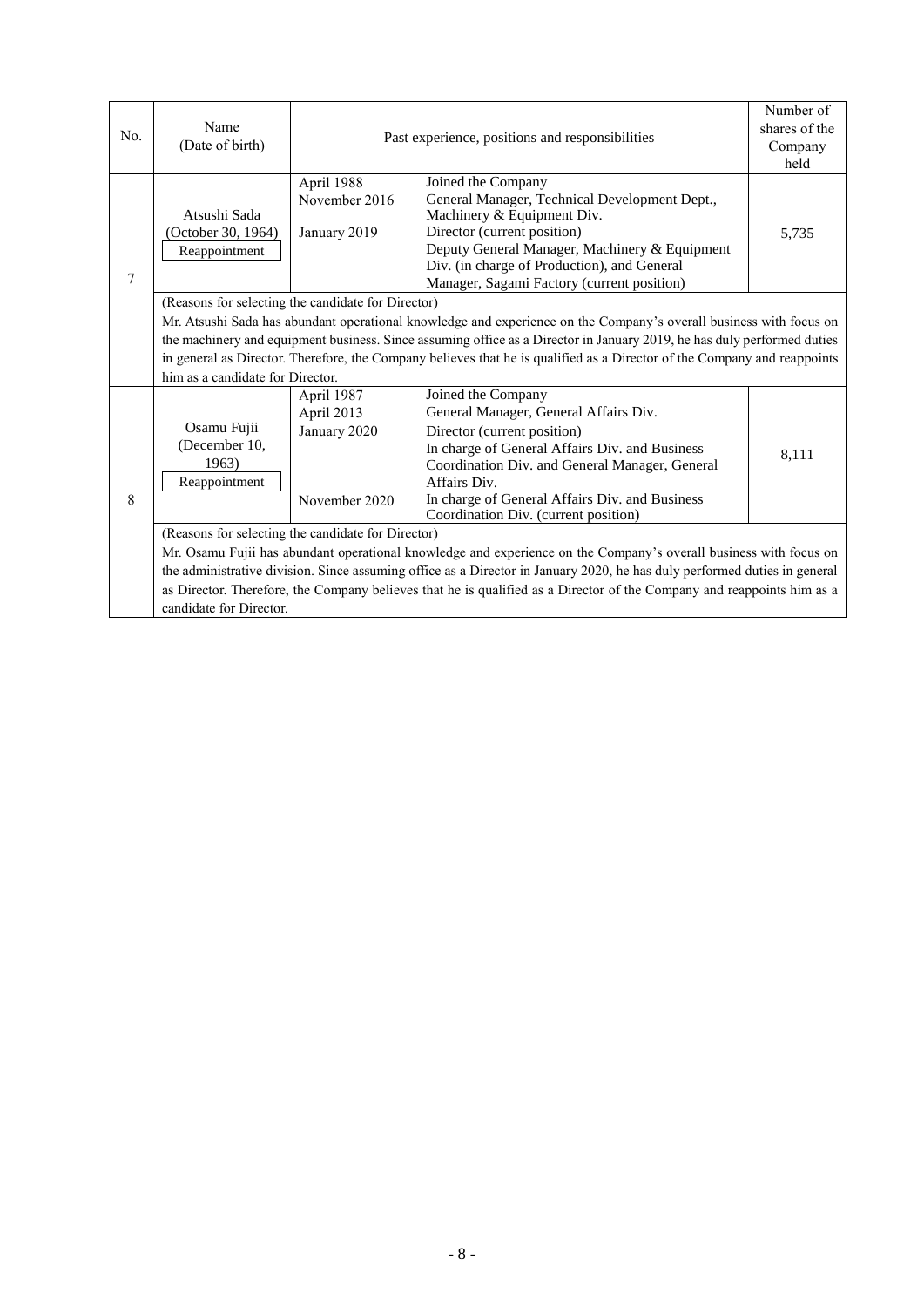| No. | Name<br>(Date of birth)                                                                                                                                                                                                                                                                                                                                                                                                                                                 | Past experience, positions and responsibilities                         | Number of<br>shares of the<br>Company<br>held                                                                                                                                                                                                                                                                                                                                                                                             |       |  |  |
|-----|-------------------------------------------------------------------------------------------------------------------------------------------------------------------------------------------------------------------------------------------------------------------------------------------------------------------------------------------------------------------------------------------------------------------------------------------------------------------------|-------------------------------------------------------------------------|-------------------------------------------------------------------------------------------------------------------------------------------------------------------------------------------------------------------------------------------------------------------------------------------------------------------------------------------------------------------------------------------------------------------------------------------|-------|--|--|
| 9   | Sakae Fujii<br>(August 19, 1962)<br>Reappointment                                                                                                                                                                                                                                                                                                                                                                                                                       | April 1986<br>April 2010<br>April 2015<br>May 2018<br>January 2021      | Joined the Company<br>General Manager, Operational Support Dept.,<br>Chemical Products Div.<br>General Manager, Fine Chemicals Dept., Chemical<br>Products Div.<br>General Manager, Operational Support Dept.,<br>Chemical Products Div.<br>Director (current position)<br>Deputy General Manager, Chemical Products Div.<br>(in charge of Fine Chemicals Dept., Electronic<br>Materials Dept., and Plastics Dept.) (current<br>position) | 5,006 |  |  |
|     | (Reasons for selecting the candidate for Director)<br>Mr. Sakae Fujii has abundant operational knowledge and experience on the Company's overall business with focus on the<br>chemical products business. Since assuming office as a Director in January 2021, he has duly performed duties in general<br>as Director. Therefore, the Company believes that he is qualified as a Director of the Company and reappoints him as a<br>candidate for Director.            |                                                                         |                                                                                                                                                                                                                                                                                                                                                                                                                                           |       |  |  |
| 10  | Michiaki Sugiura<br>(April 24, 1971)<br>Reappointment                                                                                                                                                                                                                                                                                                                                                                                                                   | April 1996<br>April 2012<br>November 2014<br>April 2019<br>January 2021 | Joined the Company<br>Manager, Shanghai Office<br>Secondment to Tomoe Engineering USA, Inc.<br>General Manager, Plant Engineering Dept.,<br>Machinery & Equipment Div. of the Company<br>Director (current position)<br>Deputy General Manager, Machinery & Equipment<br>Div. (in charge of Environmental Equipment Sales<br>Dept.) (current position)                                                                                    | 3,406 |  |  |
|     | (Reasons for selecting the candidate for Director)<br>Mr. Michiaki Sugiura has abundant operational knowledge and experience on the Company's overall business with focus<br>on the machinery and equipment business. Since assuming office as a Director in January 2021, he has duly performed<br>duties in general as Director. Therefore, the Company believes that he is qualified as a Director of the Company and<br>reappoints him as a candidate for Director. |                                                                         |                                                                                                                                                                                                                                                                                                                                                                                                                                           |       |  |  |

(Notes)

1. There are no special interests between each candidate and the Company.

2. The number of shares of the Company held by each candidate includes those held by the Tomoe Engineering officers' shareholding association.

3. The Company has concluded a directors and officers liability insurance policy provided for in Article 430-3, Paragraph 1 of the Companies Act with an insurance company. Any damage that may arise as a result of an insured person assuming liability for the execution of his or her duties or receiving a claim related to the pursuit of such liability shall be covered by the said insurance policy, provided, however, that there are exemptions that damage arising from the insured person's acts committed with the knowledge that they are in violation of laws and regulations shall be outside the scope of coverage. The insurance premiums are fully borne by the Company for all insured persons. If this proposal is approved as originally proposed, each candidate will become an insured person under the said insurance policy. Furthermore, at the next renewal, the Company plans to renew the insurance policy with the same contents.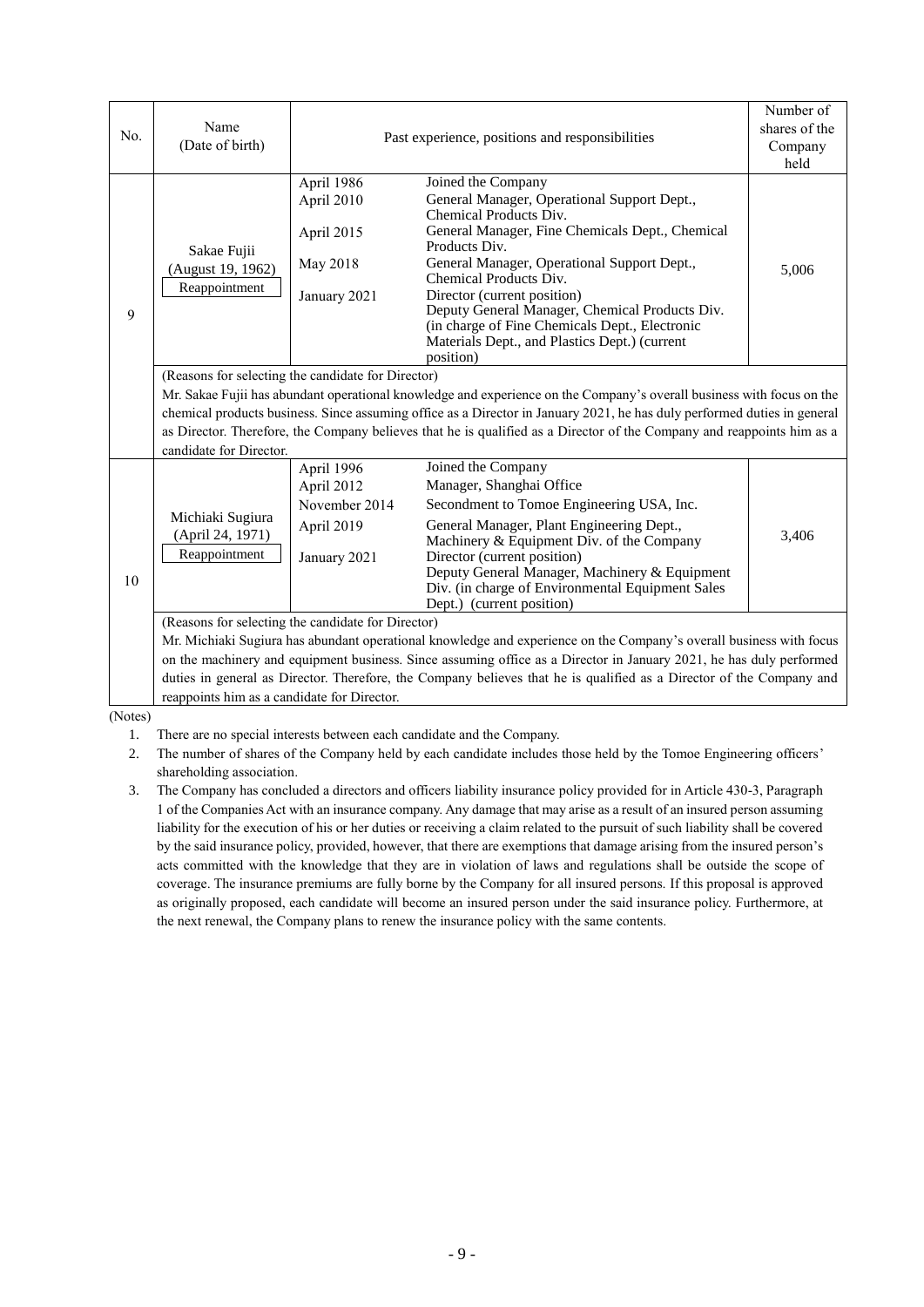### **Proposal 3: Payment of Bonuses to Officers**

By considering the operating results for the fiscal year ended October 31, 2021 and other factors, payment of bonuses to three Directors (excluding Directors serving as Audit & Supervisory Committee Members) and four Directors serving as Audit & Supervisory Committee Members in the total amount of 76,483,000 yen (50,182,000 yen for Directors (excluding Directors serving as Audit & Supervisory Committee Members), and 26,301,000 yen for Directors serving as Audit & Supervisory Committee Members) is proposed. Regarding the amount to be paid to each Director, we would like to ask our shareholders to leave the decision on the amount to the Board of Directors for the amount paid to Directors (excluding Directors serving as Audit & Supervisory Committee Members) and to a discussion among Directors serving as Audit & Supervisory Committee Members for the amount paid to Directors serving as Audit & Supervisory Committee Members. The Company has formulated a policy for determining details of individual remuneration, etc. of Directors (excluding Directors serving as Audit & Supervisory Committee Members), and an overview of the said policy is stated on pages 23 to 24 (Japanese original). The Audit & Supervisory Committee and the Nomination & Remuneration Advisory Committee have confirmed that the procedures to decide the total amount of bonuses and the specific method of calculation, etc. are in line with the said policy, and it is judged that this proposal is appropriate.

| proposeu                       |                         |               |                                           |                               |                                                    |                         |                               |                                          |                                       |
|--------------------------------|-------------------------|---------------|-------------------------------------------|-------------------------------|----------------------------------------------------|-------------------------|-------------------------------|------------------------------------------|---------------------------------------|
|                                | Corporate<br>Management | Manufacturers | Sales & Marketing<br>Trading<br>Companies | Overseas<br><b>Businesses</b> | Production,<br>Technologies<br>$\&$<br>Development | Finance &<br>Accounting | Human<br>Resources &<br>Labor | Legal Affairs<br>$\&$ Risk<br>Management | Outside<br>Officers &<br>Independence |
| Hitoshi                        |                         |               |                                           |                               |                                                    |                         |                               |                                          |                                       |
| Yamamoto                       |                         |               |                                           |                               |                                                    |                         |                               |                                          |                                       |
| Akitomo                        |                         |               |                                           |                               |                                                    |                         |                               |                                          |                                       |
| Tamai                          |                         |               |                                           |                               |                                                    |                         |                               |                                          |                                       |
| Akiyoshi                       |                         |               |                                           |                               |                                                    |                         |                               |                                          |                                       |
| Shinoda                        |                         |               |                                           |                               |                                                    |                         |                               |                                          |                                       |
| Toshiaki                       |                         |               |                                           |                               |                                                    |                         |                               |                                          |                                       |
| Yakura                         |                         |               |                                           |                               |                                                    |                         |                               |                                          |                                       |
| Katsuhiko                      |                         |               |                                           |                               |                                                    |                         |                               |                                          |                                       |
| Ito                            |                         |               |                                           |                               |                                                    |                         |                               |                                          |                                       |
| Tetsuyuki                      |                         |               |                                           |                               |                                                    |                         |                               |                                          |                                       |
| Azuma                          |                         |               |                                           |                               |                                                    |                         |                               |                                          |                                       |
| Atsushi                        |                         |               |                                           |                               |                                                    |                         |                               |                                          |                                       |
| $\operatorname{\mathsf{Sada}}$ |                         |               |                                           |                               |                                                    |                         |                               |                                          |                                       |
| Osamu                          |                         |               |                                           |                               |                                                    |                         |                               |                                          |                                       |
| Fujii                          |                         |               |                                           |                               |                                                    |                         |                               |                                          |                                       |
| Sakae Fujii                    | $\bullet$               |               | $\bullet$                                 | $\bullet$                     |                                                    |                         |                               |                                          |                                       |
| Michiaki                       |                         |               |                                           |                               |                                                    |                         |                               |                                          |                                       |
| Sugiura                        |                         |               |                                           |                               |                                                    |                         |                               |                                          |                                       |
| Masayoshi                      |                         |               |                                           |                               |                                                    |                         |                               |                                          |                                       |
| Fukasawa                       |                         |               |                                           |                               |                                                    |                         |                               |                                          |                                       |
| Kenji                          |                         |               |                                           |                               |                                                    |                         |                               |                                          |                                       |
| Yahiro                         |                         |               |                                           |                               |                                                    |                         |                               |                                          |                                       |
| Makoto                         |                         |               |                                           |                               |                                                    |                         |                               |                                          |                                       |
| Nakamura                       |                         |               |                                           |                               |                                                    |                         |                               |                                          |                                       |
| Tatsuo                         |                         |               |                                           |                               |                                                    |                         |                               |                                          |                                       |
| Hasunuma                       |                         |               |                                           |                               |                                                    |                         |                               |                                          |                                       |

**(Reference) Composition and skills matrix of the Board of Directors if Proposal 2 is approved as originally proposed**